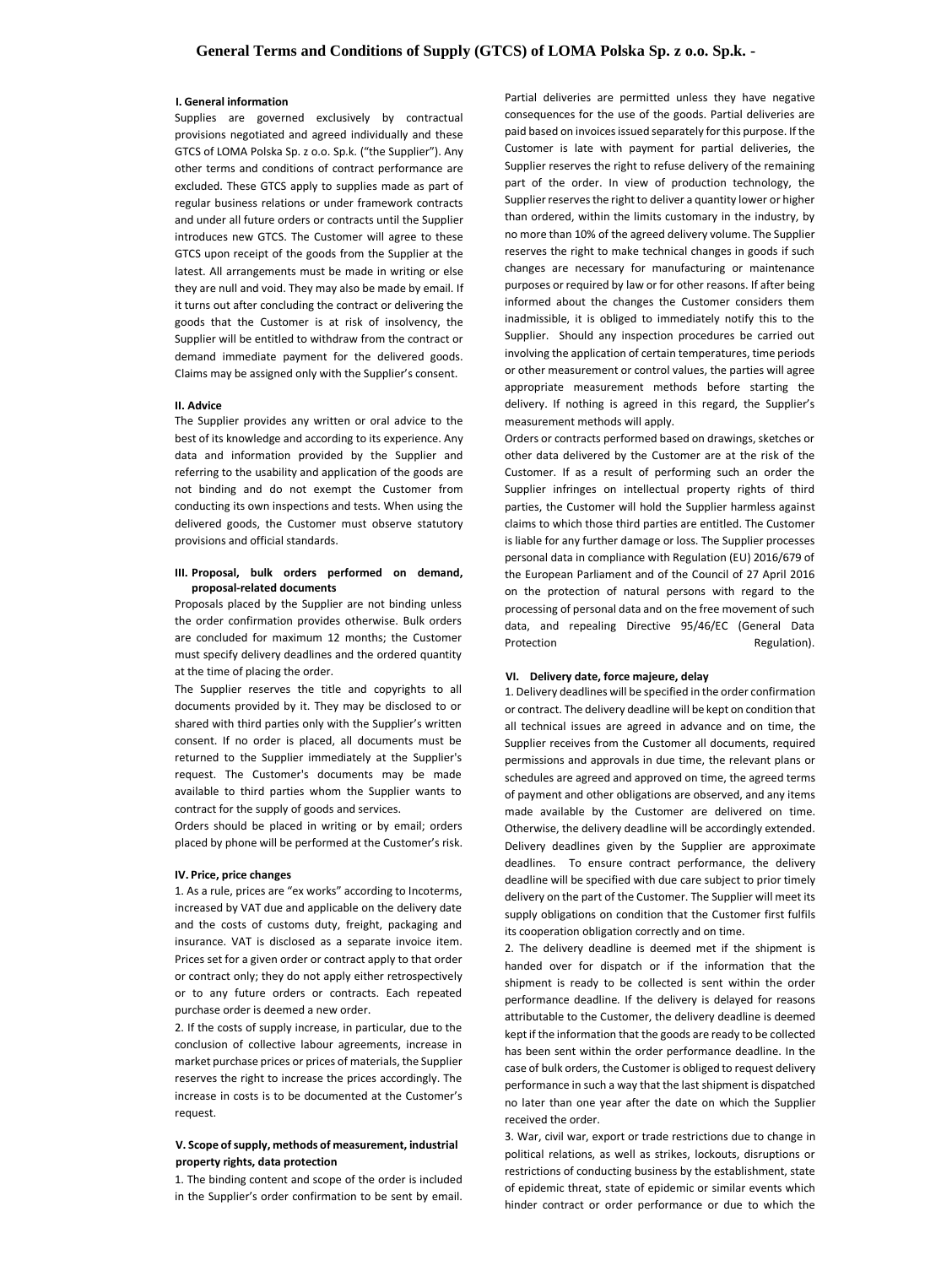# **General Terms and Conditions of Supply (GTCS) of LOMA Polska Sp. z o.o. Sp.k. -**

Supplier cannot be expected to perform the contract or order are considered force majeure events which exempt the Supplier from the obligation to perform the delivery on time. In such circumstances, the Supplier may, at its own discretion, either extend the delivery deadline by the period of duration of a force majeure event or withdraw from the contract in whole or in part. The Customer is not entitled to compensation for any damage or loss resulting therefrom.

4. The liability for damage or loss suffered due to a delay resulting from wilful misconduct or gross negligence of the Supplier, its representative or subcontractor is regulated by statutory law. However, redress of damage covers only the losses incurred by the party who has suffered the damage. In the remaining scope, the Supplier's liability for loss or damage due to delay in the delivery of goods is limited as follows: up to 10% of the price if compensation is demanded in addition to the performance; up to 10% of the value of the delivery or services if compensation is demanded in lieu of the performance. Any further claims of the Customer, even those which arose after the deadline set for the Supplier for delivery performance, are hereby excluded.

5. If the Customer is in delay with payment, the Supplier is entitled to suspend further deliveries until the Customer pays all due invoices.

#### **VII. Cancellation costs**

If the Customer withdraws from the order or contract:

a) within a relatively short period after placing the order, where the Supplier has not yet purchased any materials necessary for production and has not incurred any costs of order performance, the Supplier will not charge the Customer any order cancellation costs;

b) where the Supplier has purchased the materials necessary for production and cannot return them and/or has incurred irreversible costs of order performance, be in only partial performance, the Customer will reimburse the Supplier for the total costs incurred;

c) where the Supplier has already performed the contract or order, the Customer is obliged to accept the ordered goods from the Supplier and pay the Supplier the full fee agreed for a given order or contract.

In addition, in the cases described in items a) and b) above, the Supplier reserves the right to demand the payment of 10% of the sales price to cover the costs of order or contract performance and lost profits, and the Customer hereby agrees to it. The Supplier reserves the right to demand compensation in excess of the stipulated amount. The Customer has the right to prove that the suffered damage was of a lower value..

# **VIII. Packaging**

Unless agreed otherwise, the Supplier determines the type

of packaging and manner of packing. The Supplier selects the packaging at its discretion and with due care. Disposable packaging becomes the property of the Customer.

#### **IX. Transfer of risk and transport**

1. As a rule, deliveries are made ex works, according to Incoterms. The benefits and burdens related to the Goods and the risk of accidental loss or damage of the Goods (risk connected with the supply of goods) pass to the Customer at the time at which the shipment is entrusted to the person responsible for its transport or at the time at which

the shipment leaves the Supplier's warehouse for dispatch. The above risk passes to the Customer also when the parties agree a free-off-charge delivery. If the shipment deadline is extended at the request of the Customer, the risk passes to the Customer at the time at which the Customer is advised that the shipment is ready for dispatch. Unless agreed otherwise in writing, the Supplier determines the means of transport and the delivery route. If the goods are damaged or lost during transport, the Customer will immediately take stock of the goods and notify the Supplier thereof.

2. If the dispatch or delivery of the shipment is delayed at the Customer's request, the Supplier reserves the right to bill the Customer for the costs of storing the goods at 1% of the invoice amount, no more than 5% of the net amount, for every commenced month of storage; the Supplier reserves the right to demand compensation in excess of the stipulated amount. The Customer has the right to prove that the suffered damage was of a lower value.

3. Return shipments may be sent only through freight forwarders appointed by the Supplier.

#### **X. Breach of obligations**

1. If the Customer is in breach of its obligations, in particular, if the Customer is late with payment or fails to collect the goods and if the time limit set for the Customer to perform its obligations expires to no effect, the Supplier is entitled to withdraw from the contract or order and demand return of the performance or compensation in lieu of the performance. The above does not affect the Supplier's statutory right to withdraw from the contract without setting an additional time limit and the right to make further claims.

2. If the Supplier is late with the performance of its obligations under the contract or order, the Customer may exercise its statutory right to withdraw from the contract once an additional time limit of at least 21 days set for the Supplier to perform those obligations expires to no effect. If the Supplier is in breach of its obligations, the Customer, after being requested by the Supplier, must submit, within a relevant deadline, a statement whether it withdraws from the contract or demands performance of the supply.

3. The Supplier loses the right to compensation if it withdraws from a reciprocal contract. This does not apply to damage caused by wilful misconduct of the Supplier.

#### **XI. Payment terms and delay in payment**

1. The Supplier reserves the right to accept bills of exchange or cheques. Bills of exchange and cheques are accepted only as payment and the amounts for which they have been issued will be regarded as paid only after they are cleared. All payments are exclusive of any additional fees. Also when paying by cheque or bill of exchange, the Customer is obliged – even if nothing is expressly agreed between the parties in this respect – to incur all discount fees, payment handling costs or other banking fees. Payments are set off against amounts due in the following order: costs followed by interest followed by the oldest outstanding principal amount. 2. If the Customer is late with the payment of amounts due, the Supplier may calculate interest in the amount of maximum late payment interest as referred to in Article  $481(2^1)$  of the Civil Code. The Supplier is entitled to prove by presenting relevant documents that the damage caused by the delay is higher. The Customer has the right of offset against the Supplier's receivables or the right of retention only if the Customer has a receivable from the Supplier which is non-disputable, due and can be sought in court or before another state authority.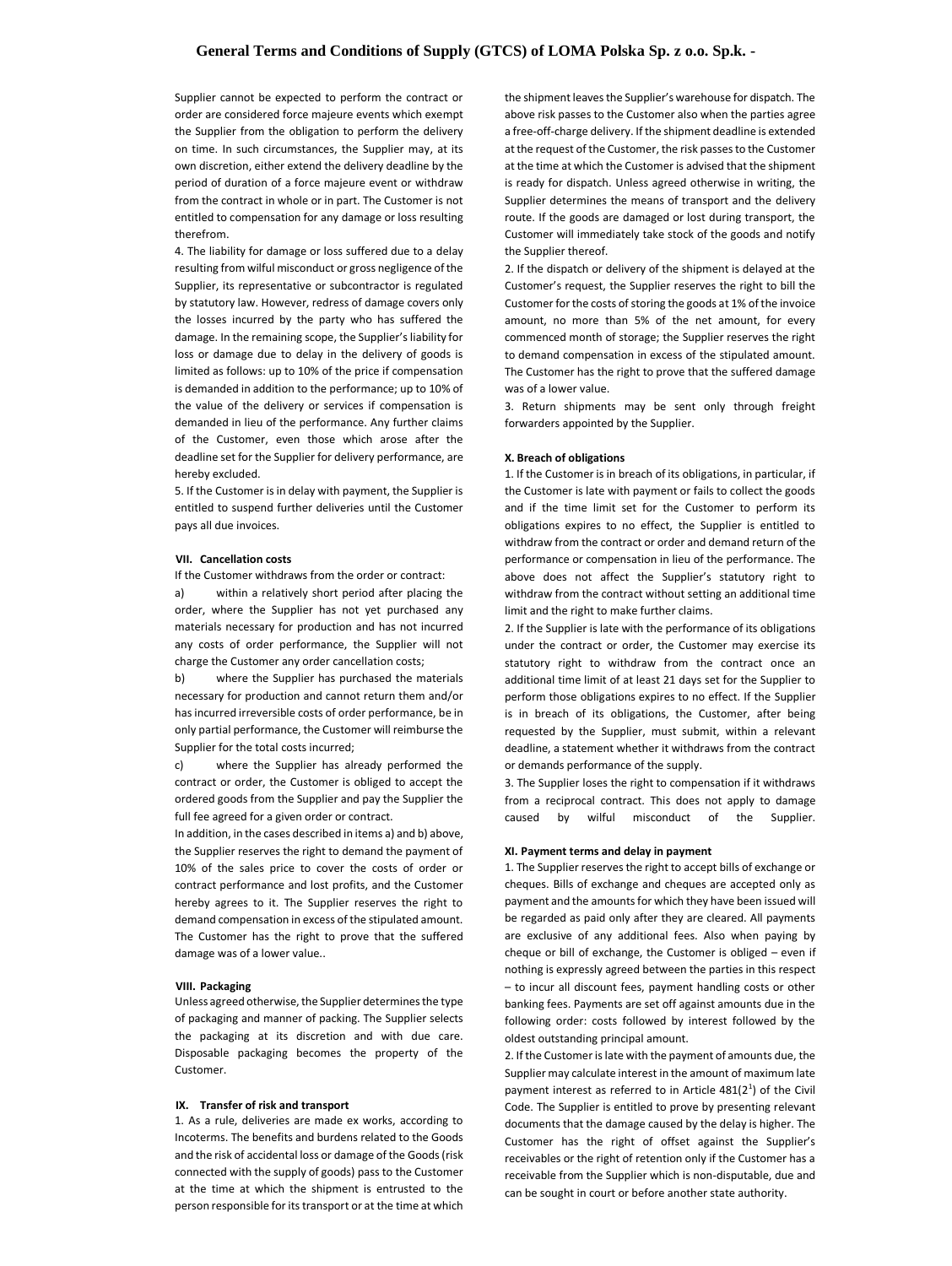3. The Supplier reserves the right to demand immediate payment of the amount due for which a bill or exchange or cheque was issued if the Supplier learns that the Customer's bill of exchange has been protested, enforcement proceedings have been initiated against the Supplier or the Supplier's financial standing has deteriorated. In the above-mentioned cases and where the due invoices are not paid despite prior demand for payment, the Supplier reserves the right to demand that advance payments be made or security be provided on account of future supplies.

# **XII. Obligation to inspect goods and lodge complaints, defects**

1. The Supplier is liable towards the Customer for any physical or legal defects in the Delivered Items (statutory warranty). The Customer loses the rights under the statutory warranty if the Customer fails to inspect the delivered item after their receipt and fails to immediately notify the Supplier of the defect, and in the case of hidden defects, if the Customer fails to notify the Supplier immediately upon discovering the defect. Lodging a complaint does not release the Customer from its payment obligation. If an item is defective, the Supplier may, at its own discretion, either remove the defect or replace the defective item with a defect-free one within a deadline set by the Customer, not shorter than 21 days. If the Supplier removes the defects, the Supplier bears the costs only up to the amount of the fee agreed for the supply. The Customer is not entitled to remove a defect, even in urgent cases, without the Supplier's prior written consent. If a defect removal or the replacement of a defective item with a defect-free one proves unsuccessful, the Customer is entitled, at its own discretion, to either withdraw from the contract or demand price reduction.

2. It is hereby agreed that the properties of the goods are only those included in the manufacturer's product description. The Customer is not entitled to raise claims for minor defects. Announcements, advertisements, public comments, price lists and other information addressed to the public or to individual persons are not considered information about the contractual properties of the goods. The Supplier does not grant customers any warranties or guaranties in legal terms. Information included in the product descriptions and specifications does not mean that the properties of a given item are warranted or guaranteed in any way whatsoever or that that such properties will be maintained for a given period. 3. The Customer is entitled to recourse claims against the Supplier unless the terms that the Customer and its customer have agreed for defect-related claims go beyond the statutory provisions.

4. Claims and rights become statute-barred as stipulated in the general principles specified in the Civil Code.

## **XIII. Liability**

1. Liability for wilful misconduct or gross negligence of the Supplier, its representatives or subcontractors is regulated by the generally applicable laws. However, redress of damage covers only the losses incurred by the party who has suffered the damage.

2. The Supplier is fully exempt from the liability for damage caused by the delivered item to the Customer's assets, e.g. to other items. The liability exemption does not apply to wilful misconduct or gross negligence and to damage

caused by unlawful acts.

3. Items 1 and 2 above also apply when compensation is demanded in addition to or in lieu of the performance, irrespective of the legal basis for such a demand, in particular due to defects and a breach of contractual relationship. The liability exemption also applies to claims for compensation for unreasonable expenditures. However, clause VI.4 applies to the liability for delay and section XIV applies to the liability for inability to perform.

4. Liability for damages is limited to the sum insured to cover the liability for the Supplier's product in the amount of up to PLN 2 million, which covers also the insurance of the costs of recalling the product from the market and replacing it with a defect-free product (for one or several events). The above does not apply to strict liability for wilful misconduct or gross negligence and to damage caused by unlawful acts.

5. The Supplier's liability is limited or excluded also with respect to all other claims of the Customer for fault in conclusion of the contract [*culpa in contrahendo*], breach of subsidiary obligations or the Customer's product liability claims. The same applies to the inability to perform.

6. The limitation of the Supplier's liability for damages, as described above, is extended to include also the personal liability of its employees, contractors, representatives, subcontractors or vicarious agents.

### **XIV. Inability to perform**

In the case of wilful misconduct or gross negligence, the liability of the Supplier, its representatives or subcontractors for inability to perform the supply is regulated by the generally applicable laws. However, redress of damage covers only the losses incurred by the party who has suffered the damage. In the remaining scope, the Supplier's liability for loss or damage due to inability to perform or to refund unreasonable expenditures is limited to 10% of the supply value. Any further claims of the Customer due to inability to perform a supply is excluded. The liability exemption does not apply to wilful misconduct or gross negligence or to damage caused by unlawful acts. The above does not affect the Customer's right to withdraw from the contract.

#### **XV. Contract amendment**

If any unforeseen events result in a significant change of the economic meaning or content of the supply or significantly affect the Supplier's establishment, or render the performance of the contract or order by the Supplier partially impossible due to circumstances for which neither party can be held liable, the scope of the contract or order will be accordingly amended. If this is not acceptable for economic reasons or due to the fact that a partial supply would be pointless for the Supplier considering the nature of its obligation or in view of the objective pursued by the Supplier under the contract or order, the Supplier is entitled to withdraw from the contract or order.

**XVI. Tools, items made available by the Customer** 1. Tools and specialised equipment produced by the Supplier and paid for by the Customer are owned by the Customer but remain in the Supplier's possession. If the Customer does not collect those tools or specialised equipment for at least two years, the Supplier is entitled to have those tools and equipment scrapped or to use them in another manner. In such a case, the Customer waives any claims for damages. 2. The Supplier's liability for damage or destruction of items

which the Customer made available to it or entrusted to it for